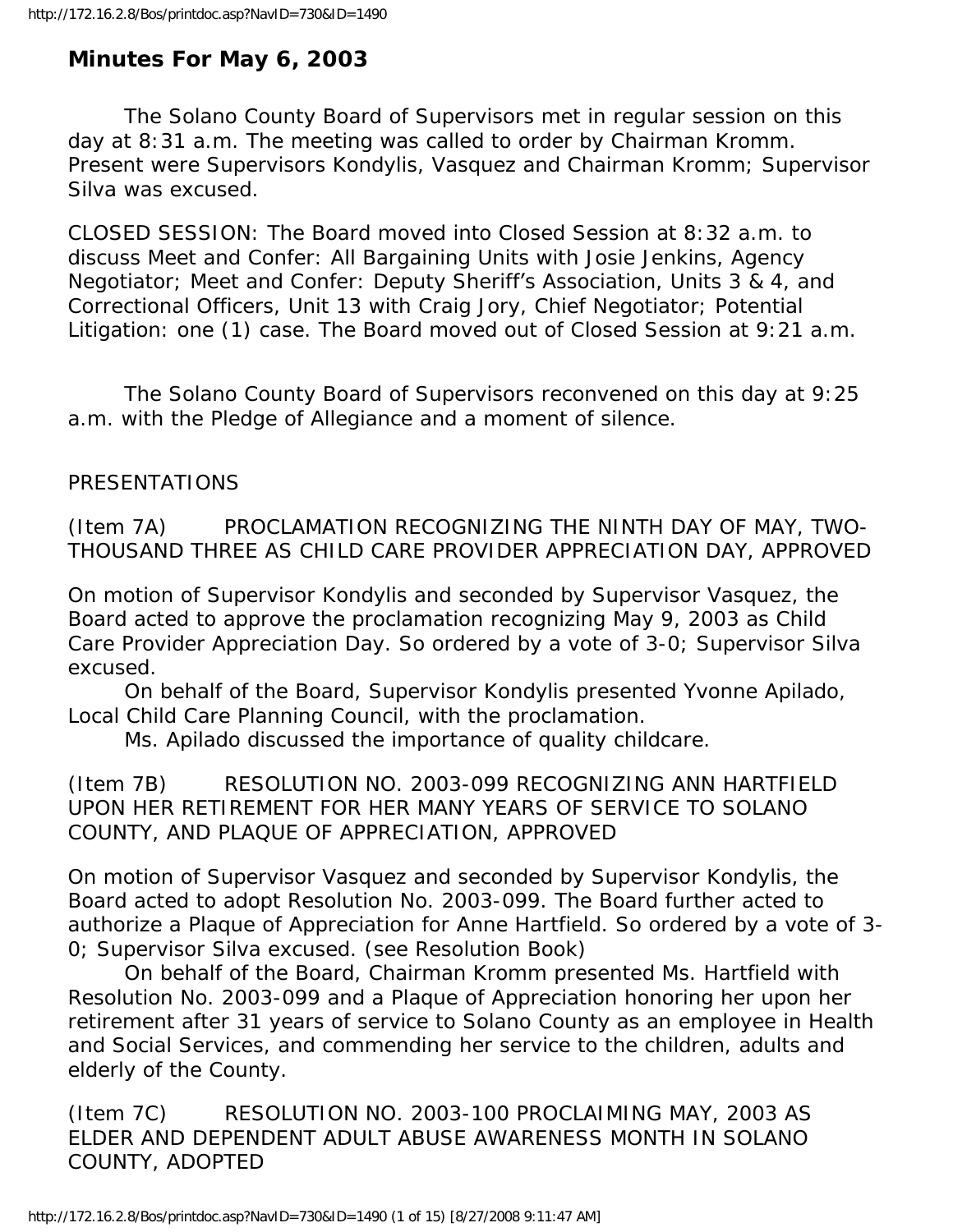On motion of Supervisor Kondylis and seconded by Supervisor Vasquez, the Board acted to adopt Resolution No. 2003-100. So ordered by a vote of 3-0; Supervisor Silva excused. (see Resolution Book)

 On behalf of the Board, Supervisor Kondylis presented the resolution to Linda Watts, Department of Health and Social Services.

 Ms. Watts noted the seriousness of the issue, and the importance of awareness and reporting of any problems.

(Item 7D) RESOLUTION NO. 2003-101 PROCLAIMING MAY, 2003 AS MENTAL HEALTH MONTH IN SOLANO COUNTY, ADOPTED

On motion of Supervisor Vasquez and seconded by Supervisor Kondylis, the Board acted to adopt Resolution No. 2003-101. So ordered by a vote of 3-0; Supervisor Silva excused. (see Resolution Book)

 On behalf of the Board, Supervisor Vasquez presented the resolution to Lovella Christopher-Smith, Mental Health Advisory Board, and Debbie Terry-Butler, Department of Health and Social Services.

 Ms. Christopher-Smith discussed availability of services, a recent awareness rally, and the upcoming Consumer Art Show that will be held in Vacaville.

 Ms. Terry-Butler discussed the need for awareness to eliminate the stigma of mental illness.

(Item 7E) PROCLAMATION RECOGNIZING MAY, 2003 AS ASTHMA AWARENESS MONTH, APPROVED

On motion of Supervisor Kondylis and seconded by Supervisor Vasquez, the Board acted to adopt the proclamation recognizing May, 2003 as Asthma Awareness Month. So ordered by a vote of 3-0; Supervisor Silva excused.

 On behalf of the Board, Chairman Kromm presented the proclamation to Robin Cox, Health Education Director, Health and Social Services, a representative from the Asthma Coalition, and County Health Officer Dr. Thomas Charron.

 There was a brief discussion regarding education and strides made by the Asthma Coalition.

(Item 7F) PROCLAMATION DECLARING MAY, 2003 AS MOTORCYCLE AWARENESS MONTH, APPROVED

On motion of Supervisor Vasquez and seconded by Supervisor Kondylis, the Board acted to approve the Proclamation Declaring May, 2003 as Motorcycle Awareness Month. So ordered by a vote of 3-0; Supervisor Silva excused.

 On behalf of the Board, Supervisor Vasquez presented Jean Hughes, American Brotherhood Aimed Toward Education of California Local 17.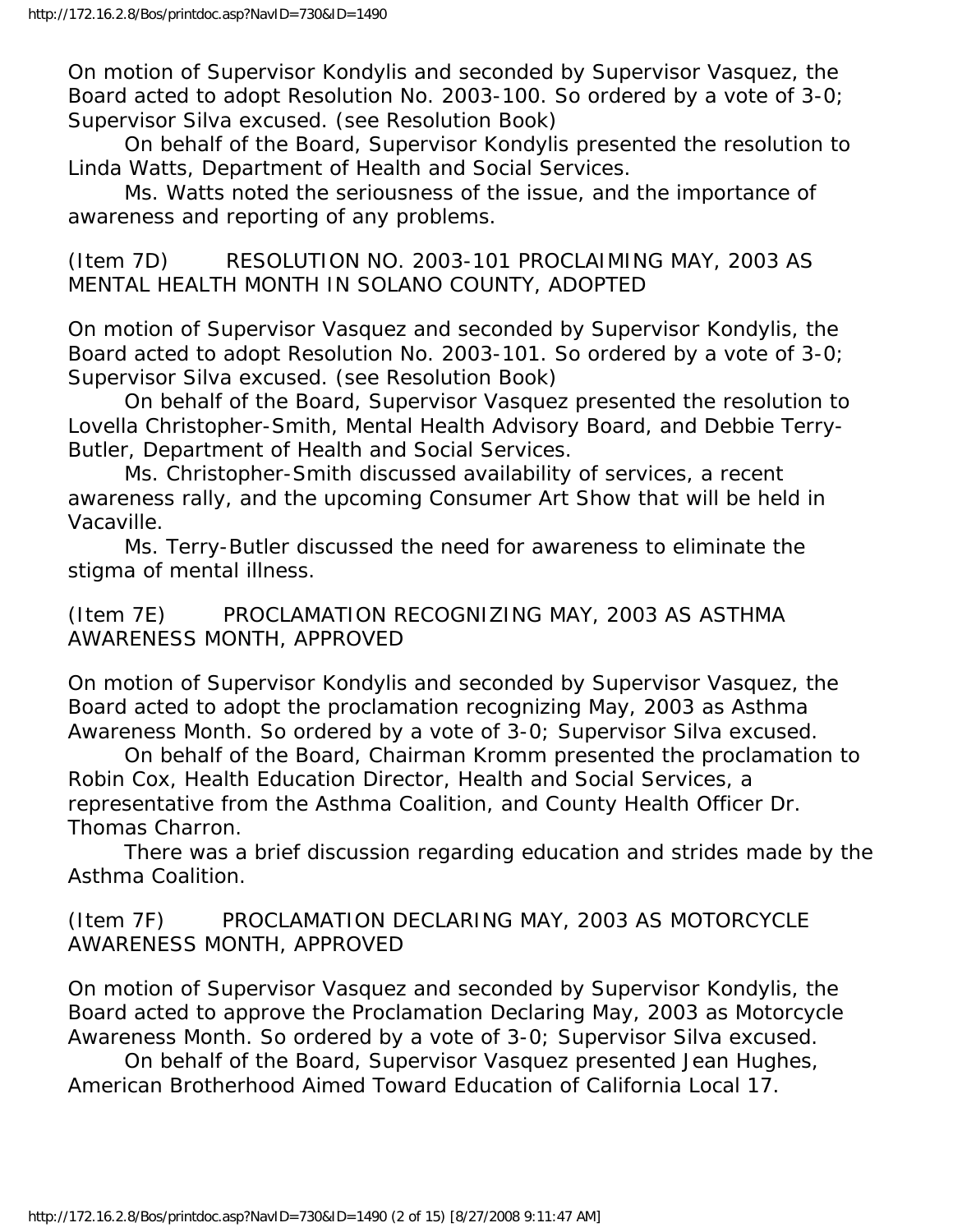## ITEMS FROM THE FLOOR

## APPEARANCE BY DONALD TIPTON, RE DEPARTMENT OF ENVIRONMENTAL MANAGEMENT

Donald Tipton, Vallejo, voiced his concerns regarding the Department of Environmental Management regarding dissatisfied customers, responding to calls, and with re-verification for loans through the Mercy Housing Rehabilitation Program.

## APPEARANCES BY VALERIE AND RANNY MCCOWN RE FUNDING FOR MENTAL HEALTH PROGRAMS

 Valerie McCown, Vacaville, discussed their personal experience with their son being mentally ill, with the benefits of programs such as New Horizons and FACT, and voiced concern with potential funding cuts that could be life threatening for some people. Mrs. McCown discussed efforts by law enforcement and the courts to keep mentally ill people out of the jail, and requested the Board deeply consider continuing the funding programs for the mentally ill.

 Ranny McCown, Vacaville, requested funding be continued for the FACT and New Horizons programs, which gives great opportunities to people with mental illness, and the need to look at the laws pertaining to the mentally ill.

# PUBLIC COMMENT ON CONSENT CALENDAR

(Item 16A) Adoption of a resolution requesting the Metropolitan Transportation Commission to allocate Transportation Development Act Article 3 funds in the amount of \$125,000 for the construction of improvements to Runge Road, Tremont Road and Old Davis Road.

 Donald Tipton, Vallejo, posed questions regarding the Road Fund monies contribution, and if the relative small grant amount is worth all the work and costs involved in applying.

# APPROVAL OF AGENDA

On motion of Supervisor Kondylis and seconded by Supervisor Vasquez, the Board acted to approve the submitted Agenda, incorporated herein by reference. So ordered by a vote of 3-0; Supervisor Silva excused.

# CONSENT CALENDAR

On motion of Supervisor Kondylis and seconded by Supervisor Vasquez, the Board acted to approve the following Consent Calendar items by a vote of 3-0;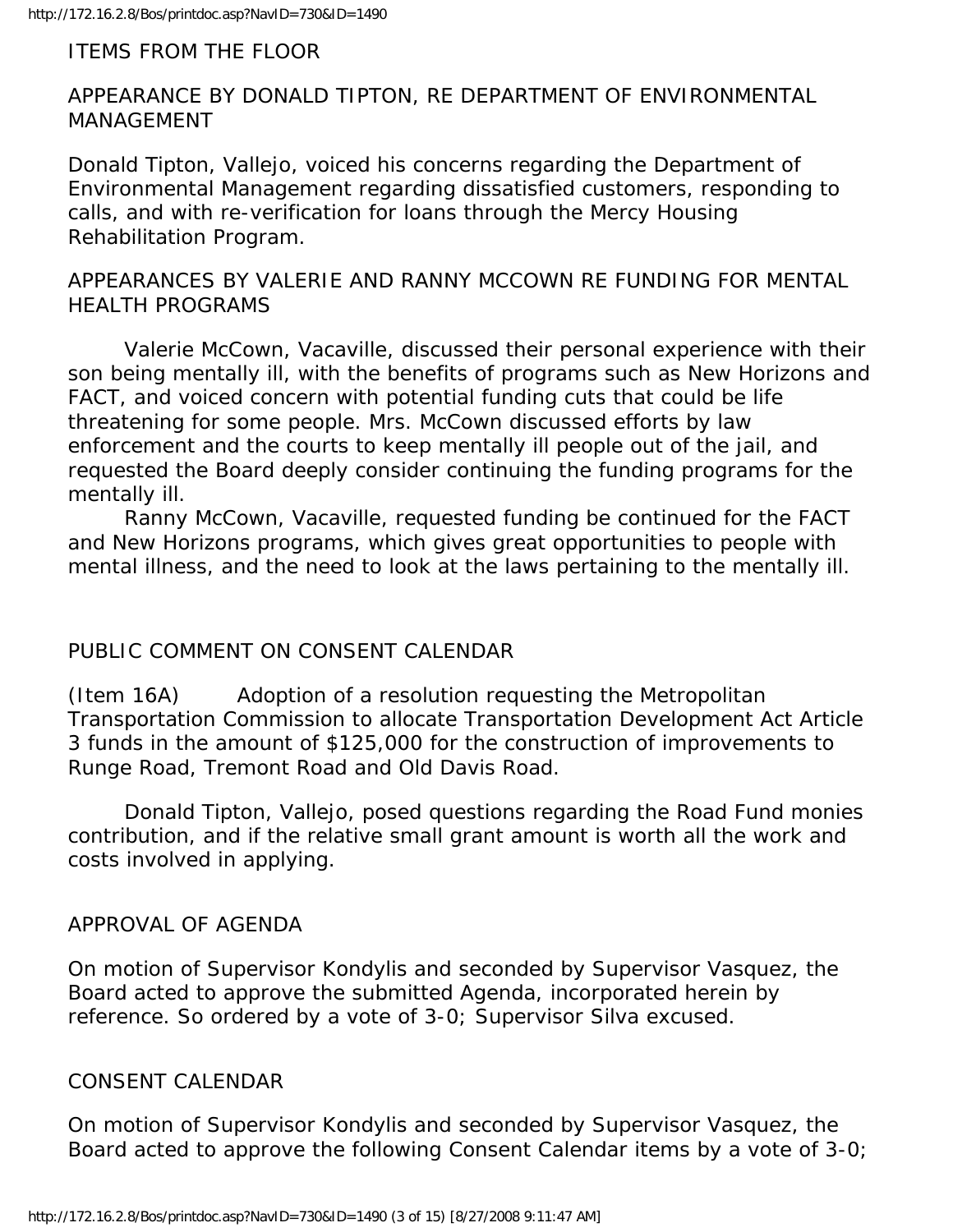Supervisor Silva excused.

(Item 13) MINUTES OF THE BOARD OF SUPERVISORS MEETING OF APRIL 22, 2003, as outlined in the Agenda Submittal from the Clerk of the Board dated May 6, 2003, incorporated herein by reference, approved.

(Item 14) LICENSE AGREEMENT WITH UNITED STATES COAST GUARD RE USE OF SANDY BEACH PARK BOAT RAMP, as outlined in the Agenda Submittal from General Services/Parks Division dated May 6, 2003, incorporated herein by reference, approved and General Services Director authorized to sign said contract on behalf of Solano County.

(Item 15) RESOLUTION NO. 2003-103 AUTHORIZING THE ISSUANCE AND SALE OF SOLANO COUNTY COMMUNITY COLLEGE DISTRICT GENERAL OBLIGATION BONDS, ELECTION OF 2002, SERIES 2003A, IN AN AGGREGATE PRINCIPAL AMOUNT NOT TO EXCEED \$80,000,000, adopted. (see Resolution Book)

(Item 16A) RESOLUTION NO. 2003-104 REQUEST TO THE METROPOLITAN TRANSPORTATION COMMISSION FOR THE ALLOCATION OF FISCAL YEAR 2003- 04 TRANSPORTATION DEVELOPMENT ACT ARTICLE 3 PEDESTRIAN/BICYCLE PROJECT FUNDING, adopted. (see Resolution Book)

(Item 16B) FINAL MAP OF POOLE SUBDIVISION (S-00-01), as outlined in the Agenda Submittal from the Department of Transportation dated May 6, 2003, incorporated herein by reference, approved and Clerk of the Board authorized to sign said map on behalf of Solano County.

 RESOLUTION NO. 2003-105 ACCEPTING THE AGREEMENT IN REFERENCE TO IMPROVEMENTS FOR THE POOLE SUBDIVISION S-00-01, adopted. (see Resolution Book)

(Item 17) SUPERSEARCH MEMBERSHIP AGREEMENT WITH THE NORTH BAY COOPERATIVE LIBRARY SYSTEM, as outlined in the Agenda Submittal from the Library dated May 6, 2003, incorporated herein by reference, approved and Director of Library Services authorized to sign said contract on behalf of Solano County.

SPECIAL DISTRICTS GOVERNED BY THE BOARD OF SUPERVISORS:

Rural North Vacaville Water District

(Item 18) Minutes regarding this matter are contained in the Rural North Vacaville Water District Minutes Book.

ORDERS

(Item 20A) FY 2002/2003 THIRD QUARTER FINANCIAL REPORT, ACCEPTED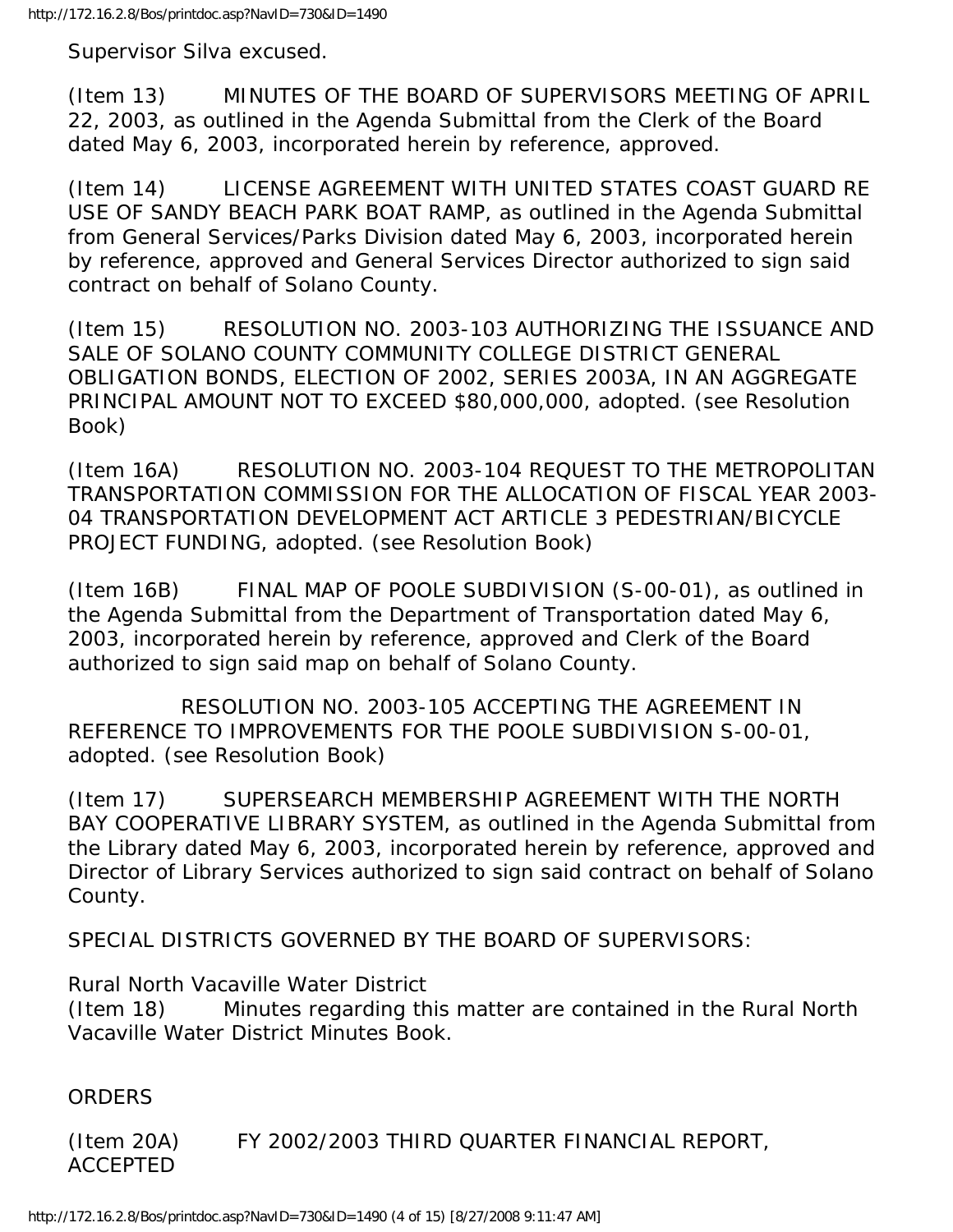#### FINAL BUDGET HEARINGS SCHEDULED TO BEGIN JUNE 30, 2003

#### PURCHASE OF IBM DISK STORAGE UNIT, APPROVED

### APPROPRIATION TRANSFERS FOR RECORDER (56,837), SHERIFF (\$102,391), GENERAL SERVICES/PARKS (\$144,795), APPROVED

### AMENDMENT TO AGREEMENT WITH EXIGENT RE DOCUMENT IMAGING PROJECT FOR ASSESSOR/RECORDER, APPROVED

### APPROPRIATION TRANSFERS REQUIRING 4/5'S VOTE CONTINUED TO MAY 13, 2003

 County Administrator Michael Johnson reviewed the information contained in the Agenda Submittal from his department dated May 7, 2002, incorporated herein by reference, regarding the financial status of the County for the third quarter of this fiscal year, and requested that recommendations requiring a 4/5's vote be continued to May 13, 2003. Mr. Johnson discussed the good financial status of the County, noted that the departments have managed items under their control very well, direct impacts on building the budget for FY 2003/04, operations are generally on a positive basis, a fund balance of \$23.3 million which is the largest in County history, some adjustments will be made in Sheriff's Department and Health and Social Services budgets where there are some cost overruns, and distributed an updated Attachment B.

 Donald Tipton, Vallejo, objected to positions being left vacant in the Department of Environmental Management, and with the increase in contracted services in that department.

 Chairman Kromm noted the number of vacant positions throughout the County, which has been done to try to deal with anticipated severe funding cutbacks from the State. Leaving positions vacant will help current employees, and the County will try to reallocate people in the departments to reduce personnel disruptions.

 Supervisor Kondylis posed questions regarding contingency transfers of funds for the airport, with disbursement of the additional revenue from Marriage License fees, and voiced concern with conducting budget hearings with no State budget in place, responding Mr. Johnson noted the transfer of funds for the airport would be coming from the Airport Contingency Fund not from the General Fund Contingency, part of the Marriage License fee will be distributed to the battered women shelters. Mr. Johnson further discussed that from a prudent budgeting stand point it is better to make your best judgments as to revenues and expenditures early in the year to be able to adopt a budget, as required by law, and if circumstances change budget adjustments can be made.

 Responding to questions posed by Supervisor Kondylis regarding lay off notices in the Department of Child Support Services, John Taylor, County Administrator's Office, noted no layoff notices have gone out in any County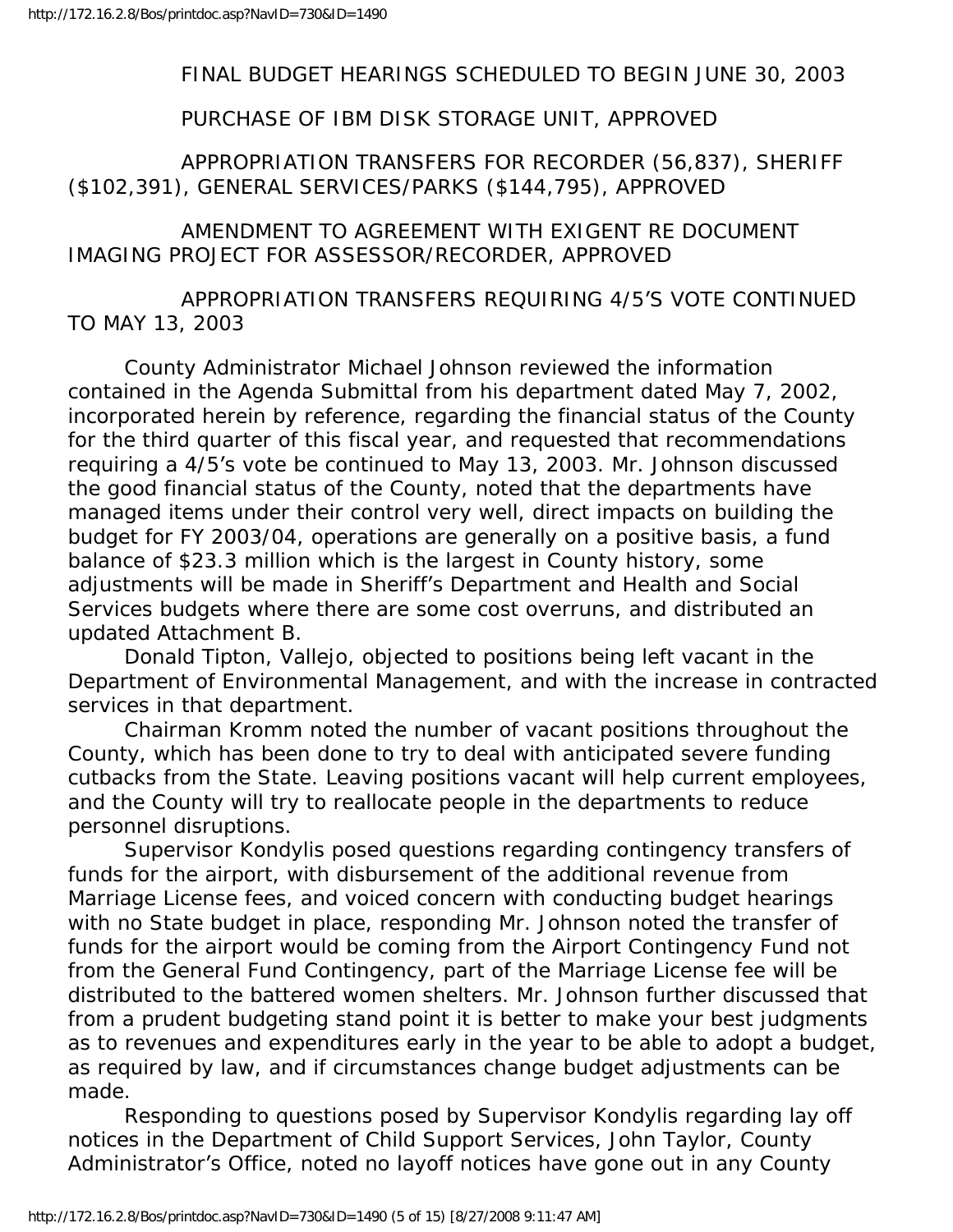departments, department heads have begun discussing the budget situation with staff, and that any layoff notices would have to be approved by the Board. Mr. Johnson noted a request by the union that employees be given as much notice and information as possible.

 Supervisor Kondylis voiced concern with potential staffing cuts in the Department of Child Support Services and the effects that will have.

 Responding to questions posed by Chairman Kromm regarding General Reserves, the projected General Fund balance, and draw down limits for reserves, Mr. Johnson discussed the Board goal for the General Fund Reserve to be at 5% of the total net budget excluding the double count funds equaling about \$22 million. There was \$3 million set aside as a means of financing the FY 2002/03 budget, which will not be used. The Contingencies Budget was about \$12 million for FY 2002/03 with about \$4.461 million remaining, the General Fund Contingencies Budget for FY 2003-04 will be smaller at about \$9 million, and \$6 to \$7 million will be set aside for State uncertainties. The General Fund balance of about \$23.3 million includes the \$3 million that was drawn down from reserves, but not used.

 There was a brief discussion for the FY 2003/04 budget regarding Board policy on the use of General Fund Reserves, building the budget, the Vehicle License Fee (VLF), increases in the Public Employee Retirement System (PERS) rate, an overview of the effects of the State budget problems on the Department of Health and Social Services resulting in cuts back to basic services only, and about Drug Court.

 Supervisor Kondylis expressed concern with cutting cost effective programs that overall save money, and the need to put those savings back into the programs.

 On motion of Supervisor Kondylis and seconded by Supervisor Vasquez, the Board acted to accept the FY 2002/03 Third Quarter Financial Report, to set the FY 2003/04 Proposed Budget Hearings to begin June 30, 2003; to approve the purchase of an IBM Disk Storage Unit for the Recorders Office; to approve appropriation transfers in the Recorders budget, the Sheriff's budget, and General Services/Parks Division (as listed in recommendation 4); to approve an amendment to the agreement with Exigent; and to authorize the Auditor-Controller to transfer appropriations within a fund to cover year-end close out. (Recommendations 1, 2, 3, 4, 8, and 9). So ordered by a vote of 3- 0; Supervisor Silva excused.

(Item 20B) TRANSFER OF INFORMATION TECHNOLOGY AND COMMUNICATION SERVICE POSITIONS FROM THE ASSESSOR/RECORDER, AUDITOR/CONTROLLER, REGISTRAR OF VOTERS, DEPARTMENT OF CHILD SUPPORT SERVICES, ENVIRONMENTAL MANAGEMENT, SHERIFF, HEALTH AND SOCIAL SERVICES AND GENERAL SERVICES/COMMUNICATIONS DIVISION TO MANAGEMENT INFORMATION SERVICES (MIS), APPROVED

 RESOLUTION NO. 2003-106 AMENDING THE LIST OF NUMBERS AND CLASSIFICATION OF POSITIONS (MIS-SENIOR SYSTEMS ANALYST), ADOPTED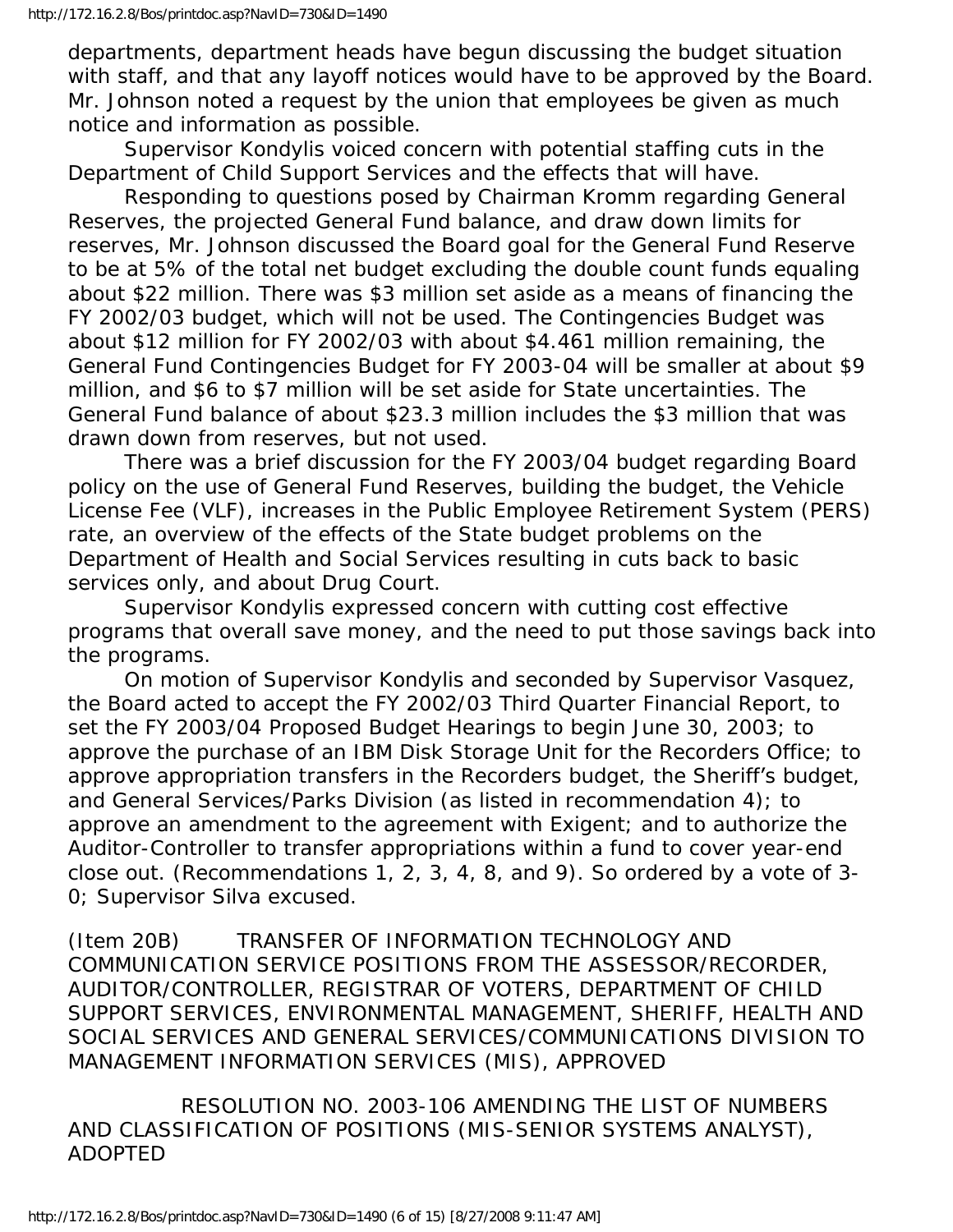## SIDE AGREEMENT WITH SEIU LOCAL 1280 TO IMPLEMENT CHANGES FOR THE AFFECTED EMPLOYEES, APPROVED

 The Board was provided with an Agenda Submittal from the County Administrator's Office dated May 6, 2003, incorporated herein by reference, regarding consolidation of all information services (IS) staff.

 County Administrator Michael Johnson discussed the importance of this action that has been in process for a number of years, and presented a brief background to re-centralized technology services in the MIS Department.

 Responding to questions posed by Chairman Kromm regarding cross training, Chief Information Officer Ken Phillips elaborated on the importance of cross training to this program, and a primary reason for this consolidation. The functional aspects will remain the same with staff remaining imbedded in their respective departments, much of the coordination will be done by the centralized management, and there will be a certain amount of time that the IS staff will be at the central location for cross training, education, and sharing of ideas.

 Chairman Kromm voiced concern with the potential for moving people from department to department, and the problems that could create.

 Mr. Johnson discussed the Management Information Services Oversight Committee (MISOC) that is comprised of elected and appointed department heads, opportunities this action will offer, and the follow-up that will be done.

 Responding to questions posed by Chairman Kromm regarding the new position in the Registrar of Voters Office and the deadlines with the Electronic Voting System, Mr. Johnson noted Human Resources would make this position a priority to get filled.

On motion of Supervisor Kondylis and seconded by Supervisor Vasquez, the Board acted to approve the transfer of information technology and communication service positions from the Assessor/Recorder, the Auditor/ Controller, Registrar of Voters, Department of Child Support Services, Environmental Management, Sheriff, Health and Social Services and General Services/Communications Division to Management Information Services (MIS); to adopt Resolution No. 2003-106 Amending the List of Numbers and Classification of Positions (MIS-Senior Systems Analyst); and to authorize the Director of Human Resources to enter into a side agreement with SEIU Local 1280 to implement changes for the affected employees and to make necessary technical changes. So ordered by a vote of 3-0; Supervisor Silva excused.

(Item 20C) OLDER & DISABLED ADULT SERVICES DIVISION IN THE HEALTH AND SOCIAL SERVICES DEPARTMENT CREATED

 ORDINANCE REGARDING CONSOLIDATING THE PUBLIC GUARDIAN/ ADMINISTRATOR FUNCTION AS A PART OF THE HEALTH & SOCIAL SERVICES DEPARTMENT ADOPTED ON FIRST READING; SECOND READING SET FOR MAY 27, 2003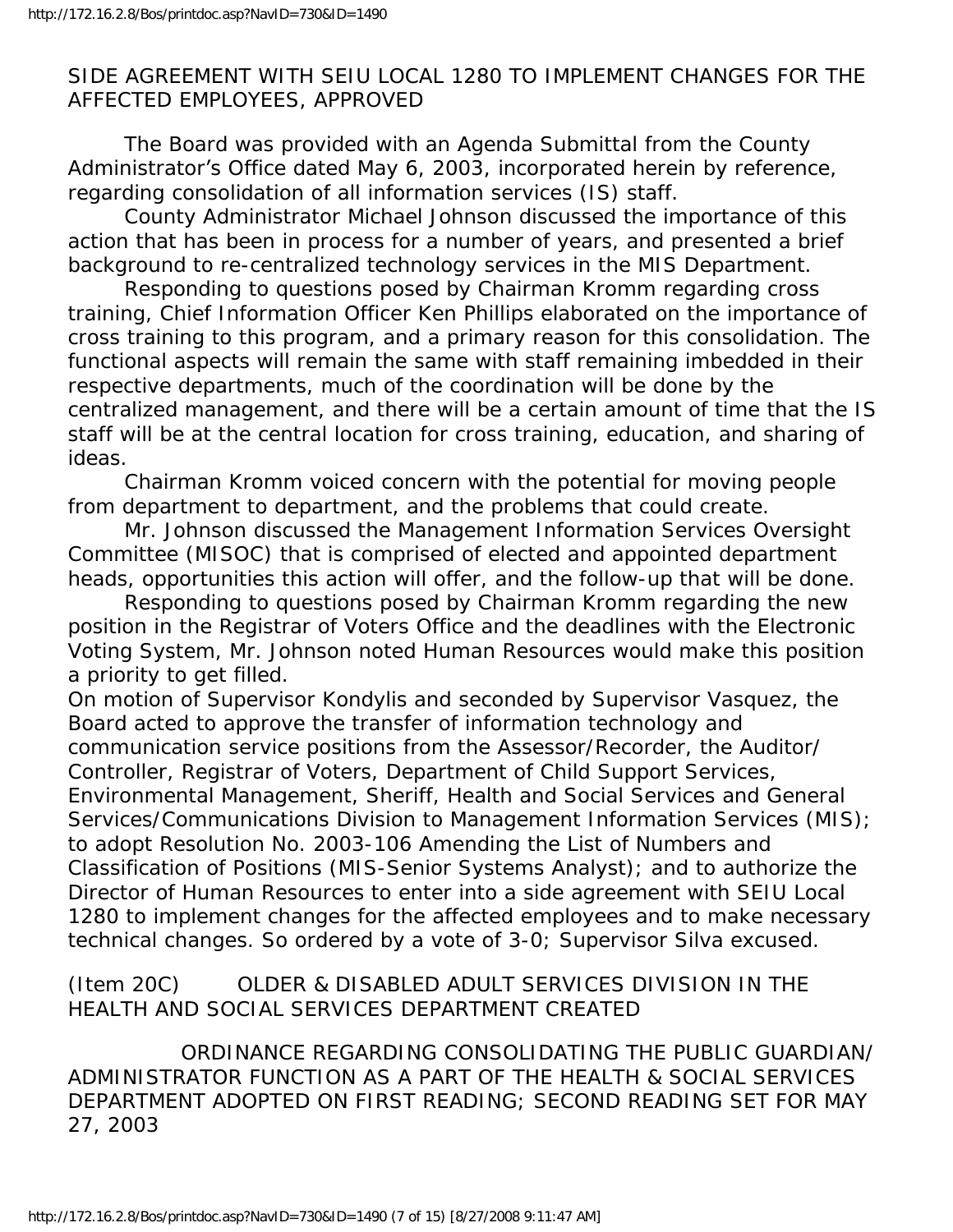RESOLUTION NO. 2003-107 AMENDING THE LIST OF NUMBERS AND POSITIONS (ADDING DEPUTY DIRECTOR OF HEALTH & SOCIAL SERVICES-SOCIAL PROGRAMS, DELETING PUBLIC ADMINISTRATOR/PUBLIC GUARDIAN/ PUBLIC CONSERVATOR, AND ADDING LIMITED TERM PUBLIC ADMINISTRATOR/ PUBLIC GUARDIAN/PUBLIC CONSERVATOR), ADOPTED

 Scheduled on the agenda for this day was consideration of a proposed ordinance, which would consolidate the Older & Disabled Service Bureau with the In-Home Supportive Services Public Authority Program and the Public Guardian/Conservator/Administrator Department into a division. On motion of Supervisor Kondylis and seconded by Supervisor Vasquez, the Board directed that the proposed ordinance be read by title only. So ordered by a vote of 3-0; Supervisor Silva excused.

County Administrator Michael Johnson gave a brief background regarding continuous evaluation of the organization structure of the County, opportunities, and consolidation of staffing and some functions.

 Assistant County Administrator Darby Hayes reviewed the information contained in the Agenda Submittal from his department dated May 6, 2003, incorporated herein by reference, regarding the opportunity to create an Older and Disabled Adult Services Division in Health and Social Services.

 Director of Health and Social Services Patrick Duterte discussed growth in the senior population in the County, administration of the new division, improved services to the clients, and other benefits of this consolidation.

 Supervisor Kondylis agrees with the benefits for wrap around services and case management for older and disabled adults, but voiced concern with services only being available in one place, and questioned how services would be provided, Mr. Duterte noted the need to go to the clients, staff that do home visits, and expects staff will go to the participants.

 Public Guardian/Conservator/Administrator Gail Lamkins provided a list of issues, incorporated herein by reference, that need to be addressed for this consolidation to work, safeguards that will be put in place, the need for increased services for the older population, and that she will work with Health and Social Services on the consolidation until her retirement.

 Chairman Kromm requested a going away report by Ms. Lamkins in late October on the status of the consolidation.

 There was a brief discussion regarding other opportunities to improve services to seniors through this consolidation.

 On motion of Supervisor Vasquez and seconded by Supervisor Kondylis, the Board acted to create and Older and Disabled Adult Services Division in Health and Social Services, to adopt a proposed ordinance consolidating the Public Guardian/Conservator/Public Administrator into the Department of Health and Social Services, to adopt Resolution No. 2003-107 Amending the List of Numbers and Positions (adding Deputy Director of Health & Social Services-Social Programs, deleting Public Administrator/Public Guardian/Public Conservator, and adding Limited Term Public Administrator/Public Guardian/ Public Conservator), and to approve all other related actions as recommended in the report. So ordered by a vote of 3-0; Supervisor Silva excused. (see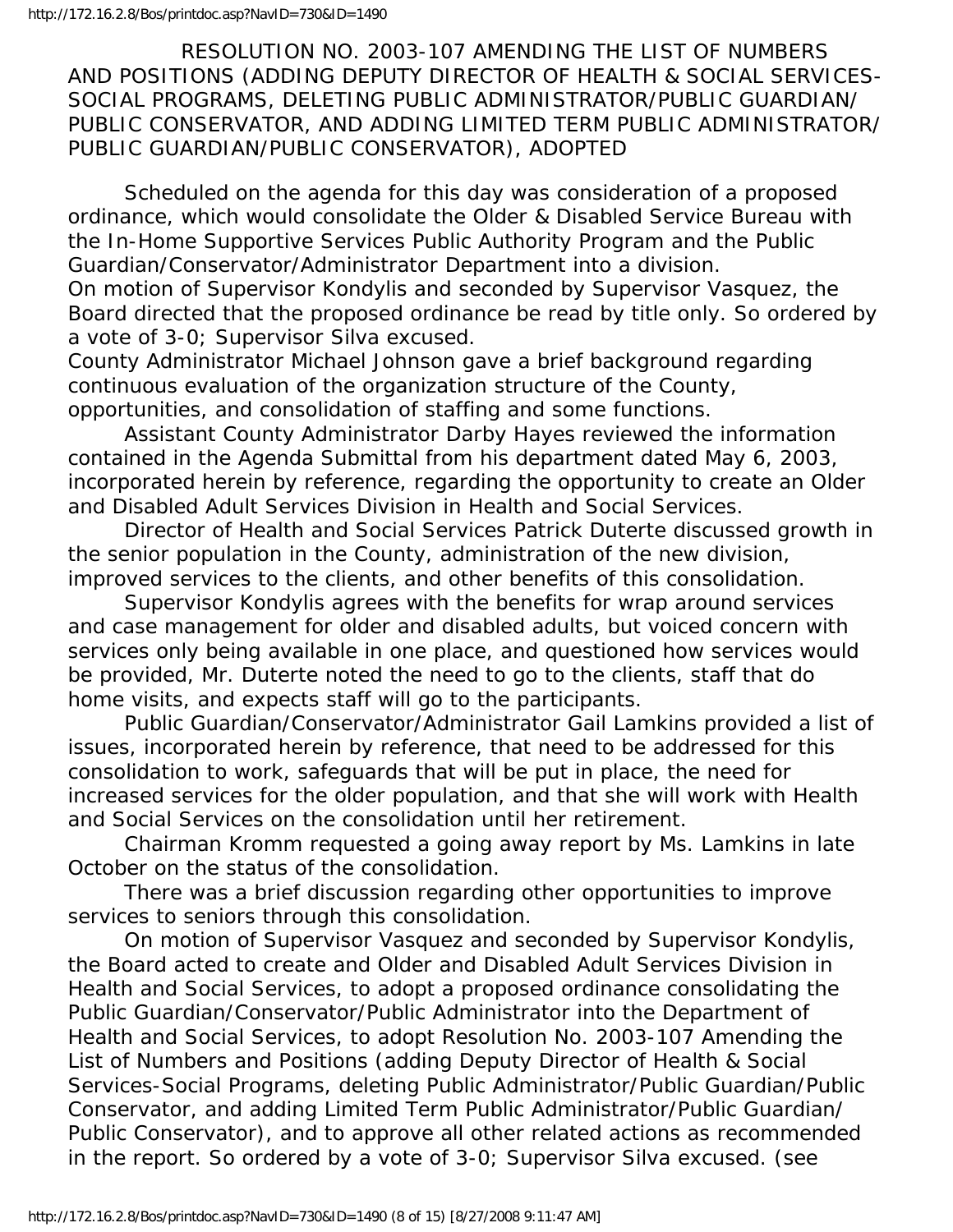Resolution Book)

(Item 21) RESOLUTION NO. 2003-108 ADOPTING FINDINGS ON DECREASE IN THE CRIMINAL JUSTICE ADMINISTRATION FEE (BOOKING FEE) FOR THE SOLANO COUNTY SHERIFF'S DEPARTMENT FOR FISCAL YEAR 2003/04, ADOPTED

 Assistant Auditor-Controller Simona Padilla-Scholtens reviewed the information contained in the Agenda Submittal from her department dated May 6, 2003, incorporated herein by reference, regarding the annual review of the Booking Fee, the proposed 2nd tier booking fee, and highlighting the reduction in the fees.

Chairman Kromm opened the public hearing. As there was no one who wished to speak on this matter, the public hearing was closed.

 On motion of Supervisor Vasquez and seconded by Supervisor Kondylis, the Board acted to adopt Resolution No. 2003-108 Adopting Findings on Decrease in the Criminal Justice Administration Fee (Booking Fee) for the Solano County Sheriff's Department for Fiscal Year 2003/04. So ordered by a vote of 3-0; Supervisor Silva excused. (see Resolution Book)

(Item 22) SOLANO COUNTY ANNUAL INVESTMENT POLICY, APPROVED

 Treasurer-Tax Collector-County Clerk Chuck Lomeli reviewed the information contained in the Agenda Submittal from his department dated May 6, 2003, incorporated herein by reference, regarding the County Annual Investment Policy.

 On motion of Chairman Kromm and seconded by Supervisor Kondylis, the Board acted to approve the Solano County Annual Investment Policy. So ordered by a vote of 3-0; Supervisor Silva excused.

(Item 23) AMENDMENT TO REDUCE AND SHORTEN THE MENTALLY ILL OFFENDER CRIME REDUCTION (MIOCRG) GRANT, APPROVED

 Mike Medvedoff, Sheriff's Department reviewed the information contained in the Agenda Submittal from his department dated May 6, 2003, incorporated herein by reference, regarding reducing the MIOCRG Grant.

 Supervisor Kondylis voiced concern regarding reducing the program to a point where it is not effective, the overall great savings of this program, and proposed formation of a taskforce to combine Drug Court and the Mentally Ill Offender Court.

 There was a brief discussion regarding Board representation on the proposed taskforce, and Supervisor Silva and Supervisor Kondylis were appointed to the taskforce.

 Mr. Medvedoff noted the evaluation component would remain for accumulation of data.

 There was a brief discussion regarding the Drug Court, Proposition 36 Drug Court, possible ways to tie the MIOCRG program and Drug Court programs, and looking for positive outcomes for the people being served in the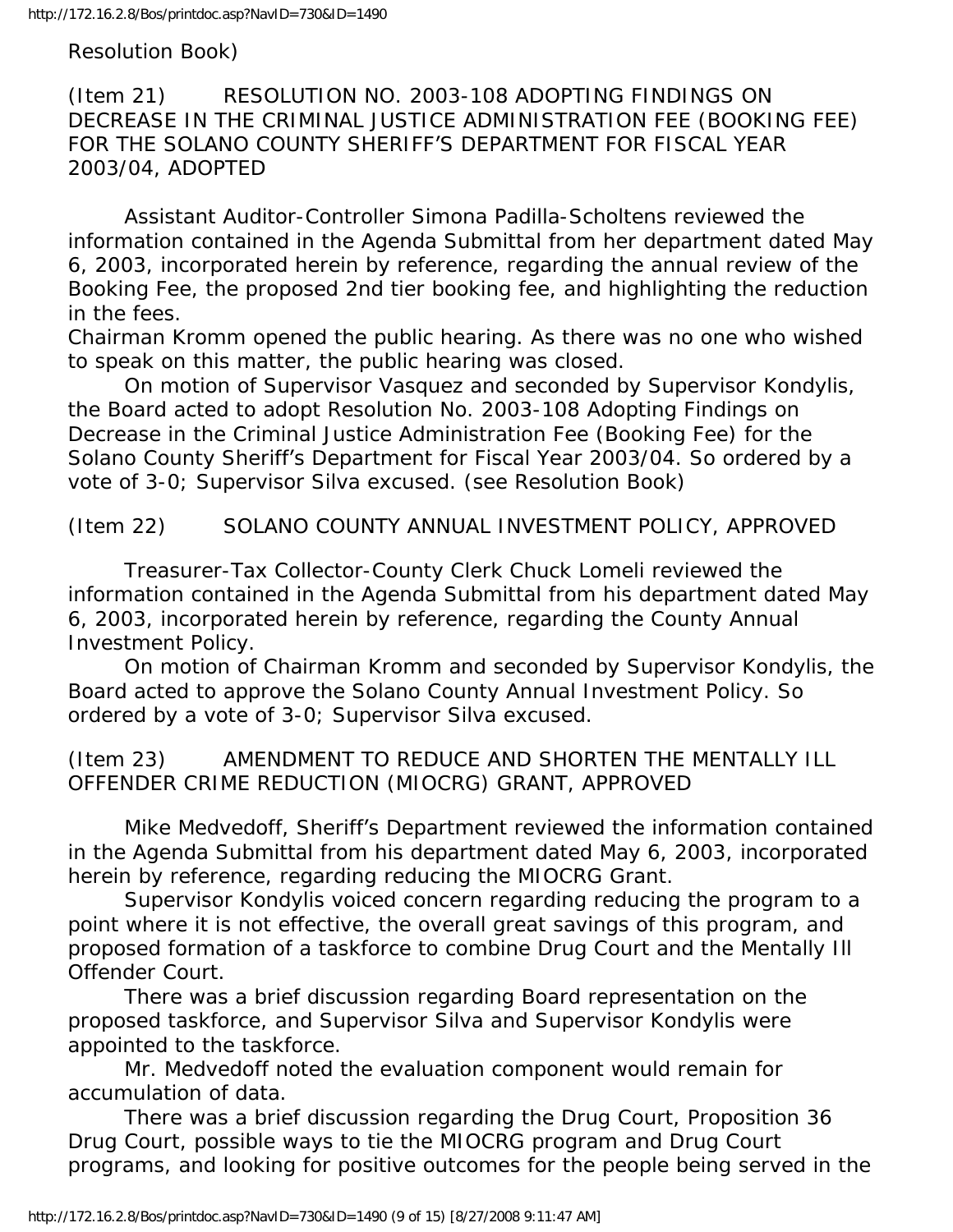County.

 On motion of Supervisor Kondylis and seconded by Supervisor Vasquez, the Board acted to approve the amendment to the MIOCRG Grant agreement, and for the formation of a taskforce to look at combing and funding the Drug Court and the Mentally Ill Offender Court. So ordered by a vote of 3-0; Supervisor Silva excused.

(Item 24A) HELEN ESTES APPOINTED TO THE AREA AGENCY ON AGING SERVING NAPA-SOLANO

 On motion of Supervisor Kondylis and seconded by Supervisor Vasquez, the Board acted to appoint Helen Estes to the Area Agency on Aging Serving Napa-Solano for a term to expire July 1, 2004. So ordered by a vote of 3-0; Supervisor Silva excused.

(Item 24B) PAMELA K. THOMAS REAPPOINTED TO THE EQUAL EMPLOYMENT OPPORTUNITY COMMITTEE

 On motion of Supervisor Kondylis and seconded by Supervisor Vasquez, the Board acted to reappoint Pamela K. Thomas to the Equal Employment Opportunity Committee for a term to expire April 7, 2005. So ordered by a vote of 3-0; Supervisor Silva excused.

(Item 24C) ALTHEA LETT REAPPOINTED TO THE COMMUNITY ACTION AGENCY ADVISORY BOARD

 On motion of Supervisor Kondylis and seconded by Supervisor Vasquez, the Board acted to reappoint Althea Lett to the Community Action Agency Advisory Board for a term to expire May 6, 2006. So ordered by a vote of 3-0; Supervisor Silva excused.

(Item 24D) KEVIN CULLEN, JANE BOGNER AND CHAIRMAN KROMM APPOINTED TO THE SOLID WASTE INDEPENDENT HEARING PANEL

 On motion of Supervisor Kondylis and seconded by Supervisor Vasquez, the Board acted to appoint Kevin Cullen, Jane Bogner and Chairman Kromm to the Solid Waste Independent Hearing Panel. So ordered by a vote of 3-0; Supervisor Silva excused.

(Item 25) STAFF TO WORK WITH SOLANO COUNTY WATER AGENCY RE DEVELOPMENT OF FLOOD HAZARD PUBLIC AWARENESS PROGRAM AND SUBMITTING FLOOD STUDIES TO THE FEDERAL EMERGENCY MANAGEMENT AGENCY (FEMA) FOR RECOGNITION OF ADDITIONAL FLOOD ZONES

 The Board was provided with an Agenda Submittal from the Department of Environmental Management dated May 6, 2003, incorporated herein by reference, regarding county ordinances and policies for storm water impacts from development and building in flood prone areas.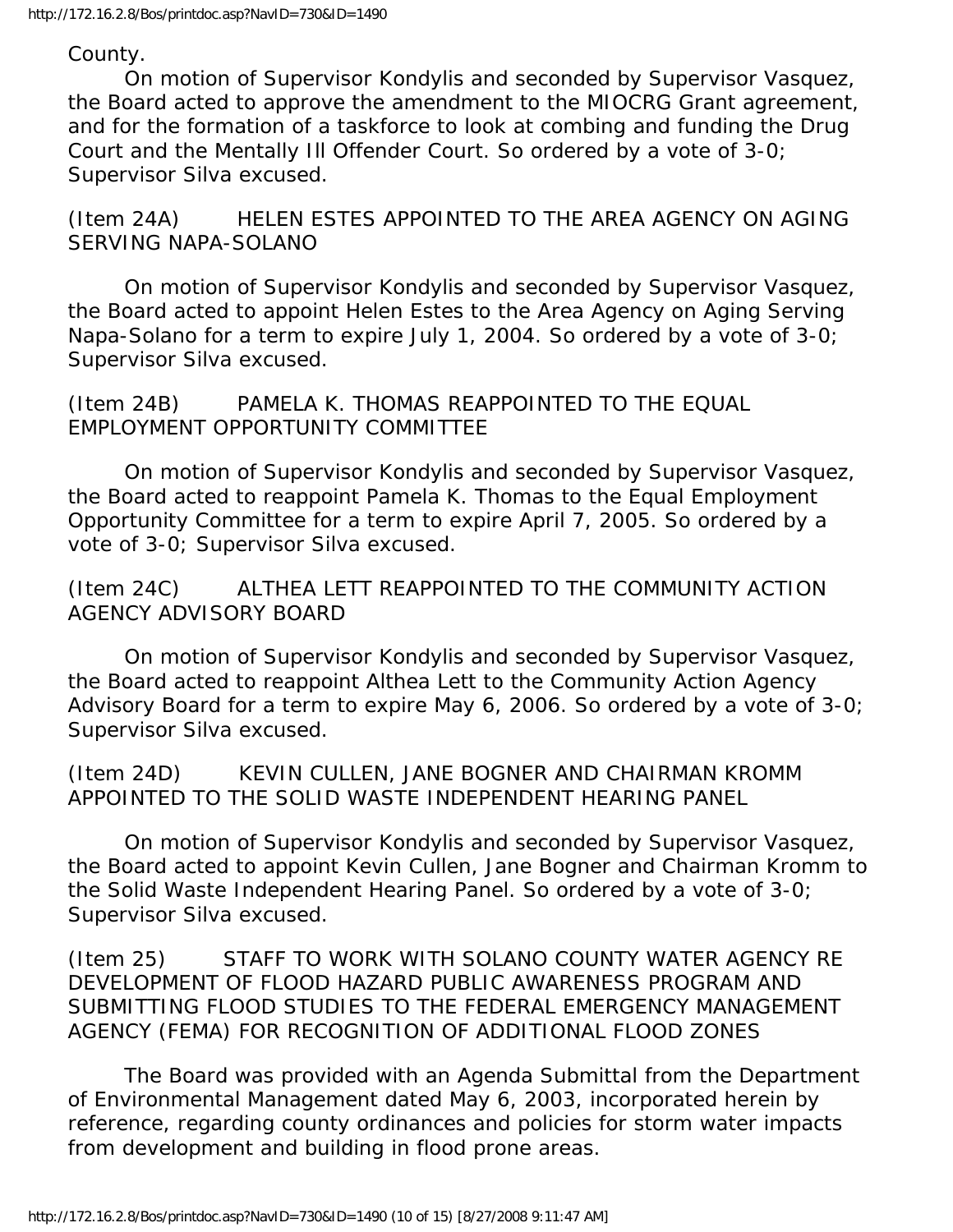Matt Tuggle, Department of Environmental Management, reviewed a twopart visual presentation, incorporated herein by reference, beginning with Mitigating Storm Water Impacts from Development that included a History of Flooding in the County, Cumulative Storm Water Impacts, Solano County Agencies/Organizations involved in Storm Water Impact Mitigation, Planning Services Division, Chapter 26: Subdivision of Land, Storm Water Criteria for Subdivision Approval, Subdivision Dedications and Assessment Districts, Storm Water Mitigation Condition Examples, Building and Safety Services Division, Building and Grading Ordinances, Environmental Health Division, and the Department of Transportation.

 A short discussion followed regarding road design and drainage, retention and/or detention ponds in subdivisions, subdivision requirements for drainage, and maintenance of privately owned ditches.

 Mr. Tuggle continued his presentation with the Solano County Road Improvement Standards, the Solano County Water Agency (SCWA), SCWA Flood Control Improvement Projects, Where Solano County Mitigates Storm Water Impacts, and Where Solano County Does Not Mitigates Storm Water Impacts.

 Supervisor Kondylis posed questions regarding restrictions on the amount of hardscape on a piece of property, and with cumulative impacts, Mr. Tuggle discussed the trigger point relative to hardscape, but noted that most people do not get a permit for that type of work. Director of Environmental Management Birgitta Corsello discussed the soil aeration necessary for leach fields that would limit the hardscape on a given piece of property.

 Supervisor Vasquez presented questions regarding raising of roads and foundations in flood prone areas, Mr. Tuggle discussed the potential for creation of a dam by raising the road, and making the situation worse.

 Mr. Tuggle presented Part 2: Building in Flood Prone Areas with Current Policies and Procedures.

 There was a brief discussion regarding development above a flood zone and the additional runoff created by that development, and the trigger mechanisms for grading permits that would require mitigation of runoff.

 Mr. Tuggle continued the presentation with maps of the Solano County FEMA Flood Zones, the National Flood Insurance Program (NFIP), NFIP Requirements for New Construction in FEMA Flood Zones, Problems Identified this Year, Optional Solutions, and Alternatives for Solano County.

 There was a short discussion regarding accurate re-mapping of the 100 year flood plane, cumulative effects for areas that flood repeatedly that are not designated as in the flood plane, and updating of the FEMA flood plane maps.

 Responding to questions posed by Chairman Kromm regarding homes that are added to the flood zone, and projects that can be done to relieve flooding pressures, Mr. Tuggle noted that homes added to a flood plane area would have to meet flood-zoning codes when doing any work requiring a permit, and over the long-term the parcels will be improved. Director of Environmental Management Birgitta Corsello noted the homes that are reclassified would have to get flood insurance, property values could be negatively impacted, and the requirement for independent scientific evidence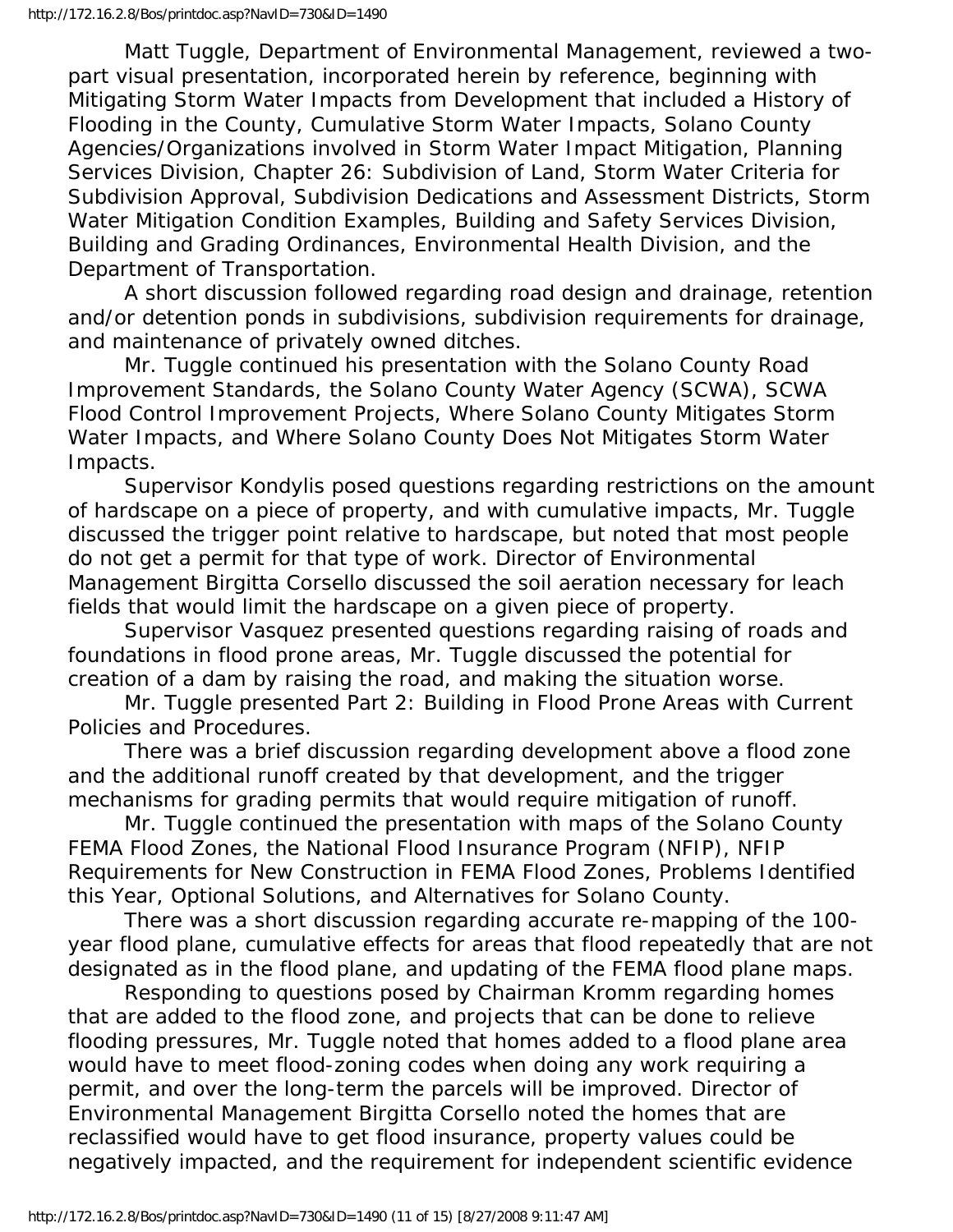to do the Letter of Map Amendment to FEMA for reclassification of an area. Supervisor Kondylis voiced concern regarding all citizens of the County paying for flood protection in the unincorporated area, and the obligation/ responsibility to inform people if they are in a designed flood area or not, responding Ms. Corsello noted the County's responsibility to make sure FEMA updates and corrects the Flood Plane maps, and discussed the long-term process to update those maps.

 Responding to questions posed by Supervisor Vasquez regarding public notification that the County is providing FEMA with a listing of flood parcels after each storm event, County Counsel Dennis Bunting noted the notification would be a public document and could be provided during the permit process, but cautioned about setting up a standard of care on flood properties that are not yet recognized by FEMA.

 Ruth Fleeman, Suisun Valley, provided a letter and packet of information, incorporated herein by reference, voicing concerns with continual flooding problems in her area, with diverting water into the overflow, with right-of-way issues, with a Federally funded reliever project that have not been done, and suggested a flood control district be formed.

 Responding Dave Okita, SCWA, noted the reliever project is through the SCWA Small Project Grant Program with local funding. Mr. Okita discussed some of the complications in getting the project done that are due to United States Bureau of Reclamation property through the middle of the area, some Solano Irrigation District (SID) ditches, and the need to ensure all the property owners approve of the project.

 Chairman Kromm noted reluctance in the past for SCWA to go into eminent domain proceedings, but that now SCWA will do what must be done to get the project going.

Chuck Foster, Vacaville, provided a copy of a Flood Investigation report, incorporated herein by reference, outlining flooding problems on Mills Lane in Vacaville, feels that SCWA is focused on bringing water into the County and with little focus on flood control, flood control needs to be a priority in the County; feels the City of Vacaville, SID, the County, and PG&E need to take responsibility and make the necessary repairs to eliminate flooding. Mr. Foster feels the basic problem is that no one is maintaining the drainage ditches, as well as some design issues. Action needs to be taken to start getting projects completed.

Responding to questions posed by Supervisor Vasquez regarding projects being done in the Mills Lane area this year, Mr. Okita noted July 1 funding would be available to do a watershed study in that area. The City of Vacaville, SID, the County and PG&E need to participate in the study to find a solution.

Chairman Kromm discussed the individual projects contributing to the flooding problems in the Mills Lane area.

Joe Moore, Vacaville, voiced frustration over the last 5 years with no action being taken to correct flooding problems on Sweeney Creek, projects that have been done adding to flooding problems, maintenance that has not been done on publicly and privately owned easements. Mr. Moore noted the creeks need to be cleaned out, discussed the report done by the Grand Jury on flooding,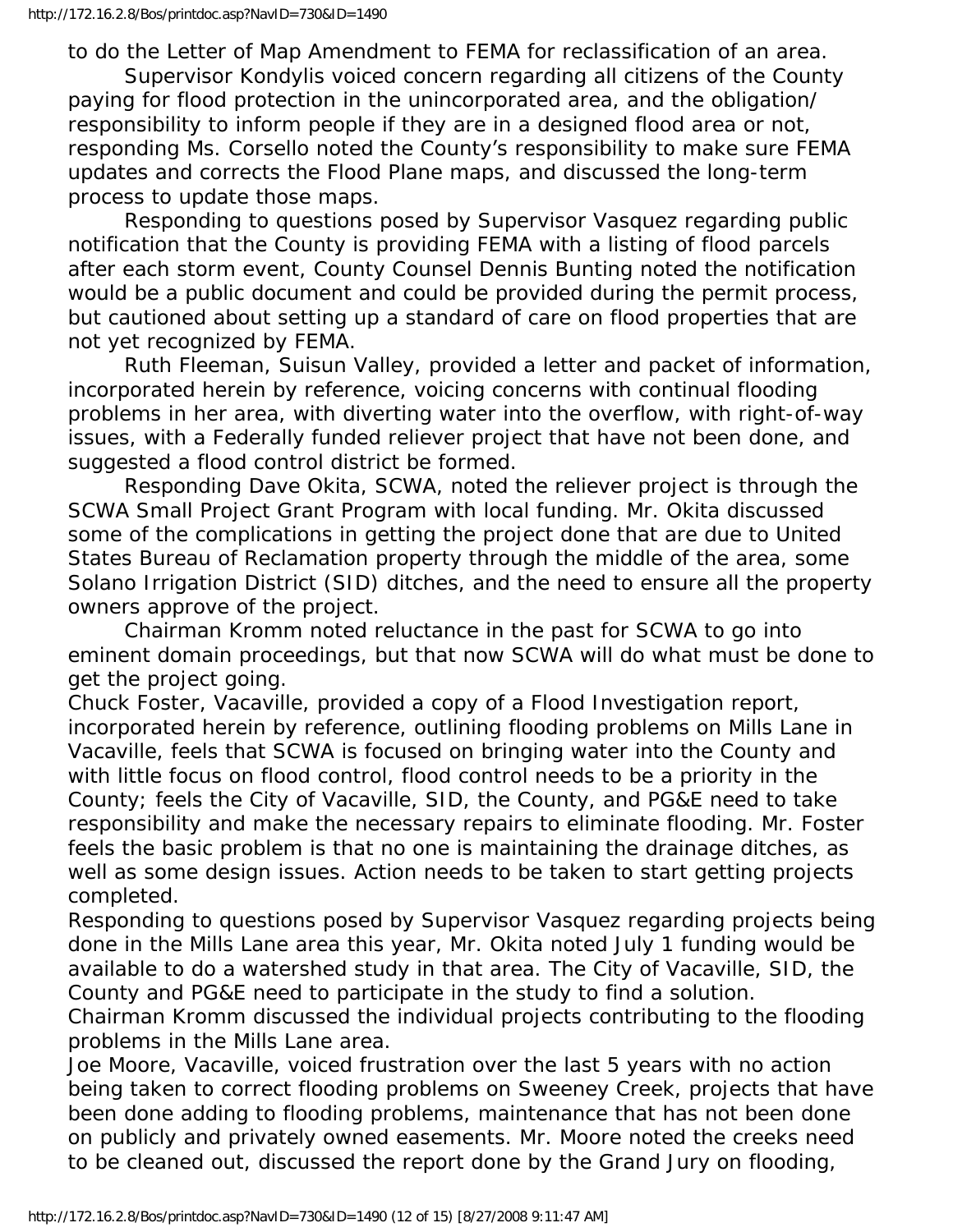and feels a JPA needs to be formed to get the projects done and to ensure the maintenance on the creeks is done.

Barbara Ely, Vacaville – Sweeney Creek area, discussed recent flood waters in her home with damages totaling over \$100,000, voiced concern with the need for Sweeney Creek to be cleaned out this year. Ms. Ely noted Sweeney Creek provides water down stream and the entity providing water downstream is responsible to clean the creek, noted excuses regarding acquiring necessary easements, runoff comes down the foothills and stops at Putah South Canal, with drainage for all the area through Sweeney Creek, and the need to correct these problems. Ms. Ely feels the area would not flood if the creek was cleaned out and properly maintained.

Supervisor Vasquez agrees that the Putah South Canal acts as a dam, the drainage ditch along the canal is overgrown, and agrees work needs to be done. George Ambrose, Fairfield, voiced concern that SCWA has no obligation to correct any flooding problems, noted SCWA took over the water duties from the County, feels there are more difficulties since there are so many agencies involved, noted that SCWA reserves should be used to get many of the flooding projects completed, and noted the County also needs to maintain the road ditches.

Leslie Spitzer, Fairfield, voiced concern with overflowing of the ditches in front of her home, excess water from Rockville Hills, development of 14 acres adjacent to her property and drainage needs through that property, that SCWA has no authority, and with reclassification of her property into a flood zone. Donald Tipton, Vallejo, voiced concern with the number of flooding issues in the County, feels staff does not listen to the public, that there is no one to force the property owners to clean out their drainage ditches, and feels staff needs to educate the public.

Responding to questions posed by Chairman Kromm regarding responsibility for flood control matters, Mr. Bunting discussed a recent court case on how Counties will deal with flood control, the changing liability due to this recent case, and no statutory requirement for the County to maintain a creek or channel in the area.

Supervisor Kondylis feels public works projects that impact people should be remediated, and for areas like Sweeney Creek we may end up doing eminent domain to get the needed right-of-ways. Since SID does use Sweeney Creek to convey their water it has some responsibility. Supervisor Kondylis suggested all agencies dealing with water should convene to deal with this issue.

Responding to questions posed by Chairman Kromm regarding work timing on Sweeney Creek, and Mills Lane, Mr. Okita noted a watershed study has begun that will take about 12 to 16 months to complete, SQWA is in the process of acquiring easements to do the maintenance work there, and would like to complete some channel clearing and dredging before next winter. The SCWA Board approved a watershed study for Mills Lane that should begin shortly after July 1st, and Mr. Okita discussed some of the factors that will have to be considered in the overall flooding issue.

There was a brief discussion regarding future development in the Suisun Valley area and the added requirements for drainage, and cumulative effects of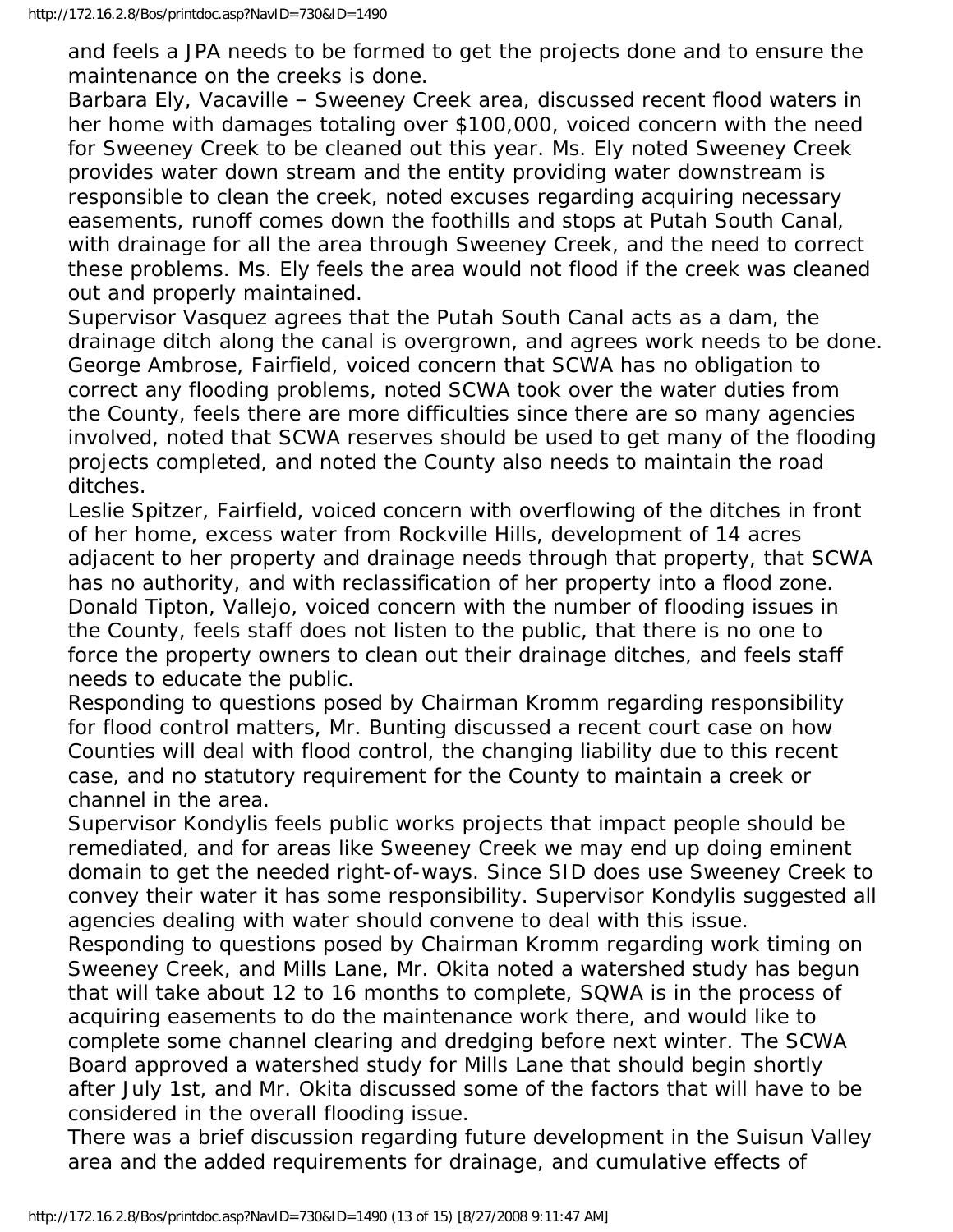upland development areas.

On motion of Supervisor Kondylis and seconded by Supervisor Vasquez, the Board acted to receive the report, to direct staff to assist the Solano County Water Agency (SCWA) to develop a flood hazard public awareness program, including information regarding building in flood prone areas, and to direct staff to assist SCWA to develop and submit to FEMA flood studies which would result in additional flood zones recognized by FEMA. So ordered by a vote of 3-0; Supervisor Silva excused.

## (Item 26) PRESENTATION RE EMERGENCY FLOOD OPERATIONS WITHIN SOLANO COUNTY, RECEIVED

 Bob Powell, Office of Emergency Services Manager, reviewed the information contained in the Agenda Submittal from his department dated May 6, 2003, incorporated herein by reference, regarding Emergency Flood Operations in the County and specifics of flooding December 2002.

 Mr. Powell noted most flooding problems in the County stem from rain along with development leaving no historical experience to forecast what may happen, noted most emergency responders are volunteers, challenges in getting resources out to the public, declaration of a County emergency December 2002, improvements to responses, availability of information, notification to the public, and the phone notification system.

 Responding to questions posed by Chairman Kromm regarding information available on the County web site, Mr. Powell noted the emergency information is available on the County Internet home page. There was a brief discussion regarding confusion and availability of information during the December 2002 flooding situation and improvements that have been made.

 Chuck Foster, Vacaville, requested information regarding the availability of small boats for rescue. Responding Mr. Powell noted the Vacaville Fire District is the only fire department that has small boats available for rescue, but that many volunteers do have private boats that have been enlisted for use in the past.

 Joe Moore, Vacaville, posed questions regarding the safety of elderly and disabled people in the unincorporated area, and requested a plan be developed for boat access rescue of elderly and disabled people.

 Mr. Powell discussed a part of the emergency plan that incorporates contingencies with use of multi-agency helicopters for rescues, the ability to commandeer the necessary resources for any type of rescue, the good mutual aid system in the County, the need to be able forecast where the greatest threats will be, and the full cooperation of the Sheriff's Office.

 Director of Environmental Management Birgitta Corsello discussed the status of staff during a declared emergency, information provided to OES during an emergency by County staff, and tracking of tidewaters by OES.

 Supervisor Vasquez discussed the importance and benefits of the Disaster Council.

ADJOURN - This meeting of the Board of Supervisors adjourned at 4:39 p.m.